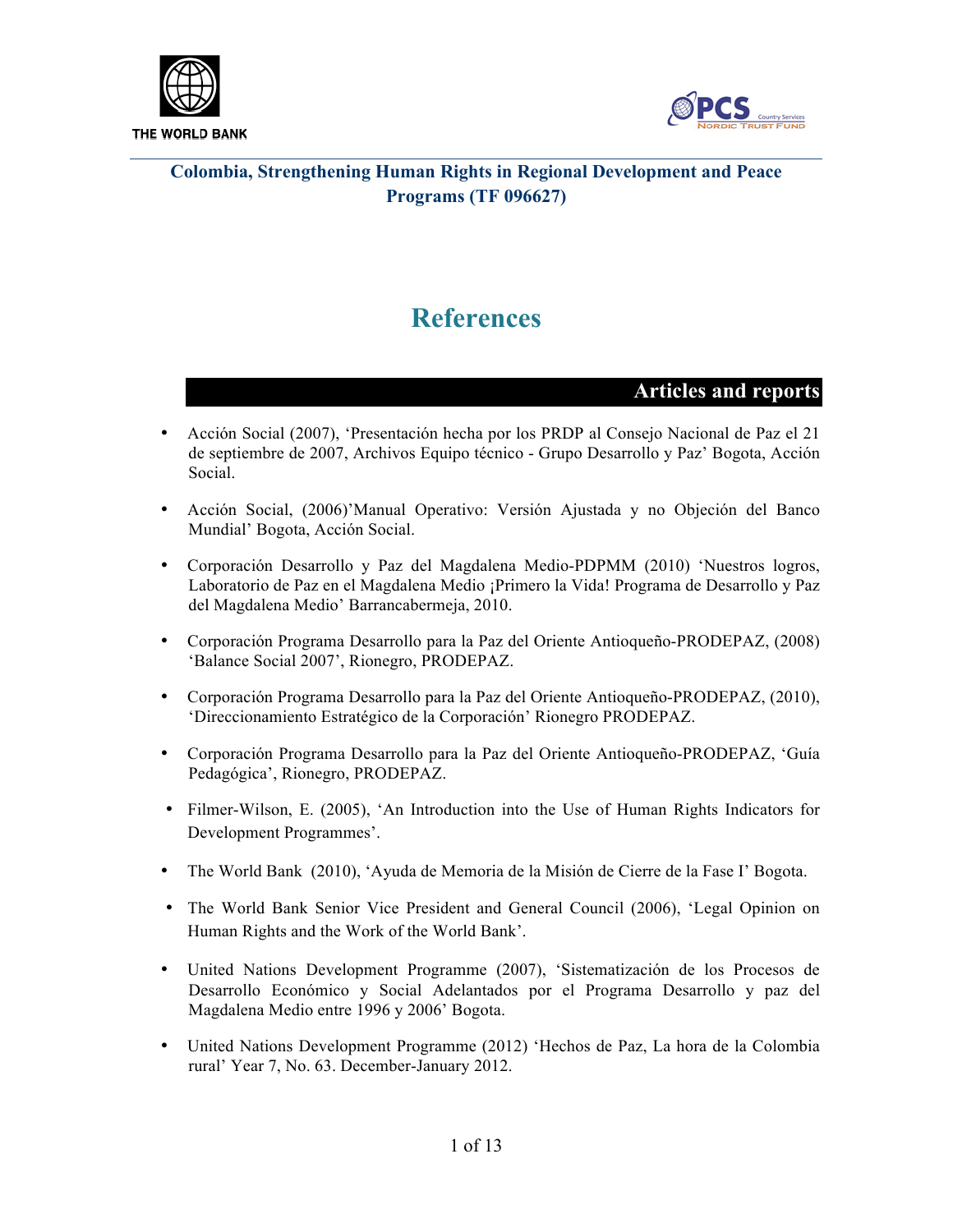



- University of Northumbria at Newcastle (2010), 'Success Factors Influencing Partnership Projects for Sustainable Development: A Case Study in Colombia', School of Built Environment.
	- **Books**
- Abramovich, V.; Courtis, C. (2002), 'Estrategias de Exigibilidad de los Derechos' in: *Los derechos sociales como derechos exigibles*, Madrid, Editorial Trotta.
- Arango, R. (2004), 'Derechos, Constitucionalismo y Democracia', Bogota, Universidad Externado de Colombia.
- Arango, R. (2005), 'El Concepto de Derechos Sociales Fundamentales', Bogota, Universidad Nacional de Colombia, Legis.
- Barreto, M. (2009), 'El Laboratorio de Paz del Magdalena Medio, ¿un verdadero Laboratorio de Paz en Colombia?' in: Restrepo, J. A; Aponte, D., *Guerra y violencias en Colombia, herramientas e interpretaciones*, Bogota, Pontificia Universidad Javeriana.
- Bobbio, N. (1993), 'Igualdad y Libertad', Trad. de P. Aragón, Barcelona, Paidós.
- Estrada, A.J.'La Eficacia Entre Particulares de los Derechos Fundamentales. Una presentación del caso colombiano', en: Miguel Carbonell (coord.), *Derechos Fundamentales y Estado. Memoria del VII Congreso Iberoamericano de Derecho Constitucional*. Mexico, UNAM.
- García Durán, M. (2006), 'Movimiento por la paz en Colombia 1978 2003', Bogota, CINEP, Ediciones Antropos.
- Herrera, L.A, (2008), 'Resultados e Impactos de los Laboratorios de Paz en Colombia, Informe para La Asociación Latinoamericana de Organizaciones de Promoción – ALOP', Bogota, CINEP.
- Human Rights First (2009), 'Los Defensores de Derechos Humanos Acusados sin Fundamento: Presos y Señalados en Colombia', New York.
- Madrid Malo, M. (1997), 'Derechos Fundamentales', Bogota, 3R Editores.
- Max-Neef, A, (1993), 'Desarrollo a escala humana: Conceptos, aplicaciones y algunas reflexiones', Montevideo, Editorial Nordan-Comunidad.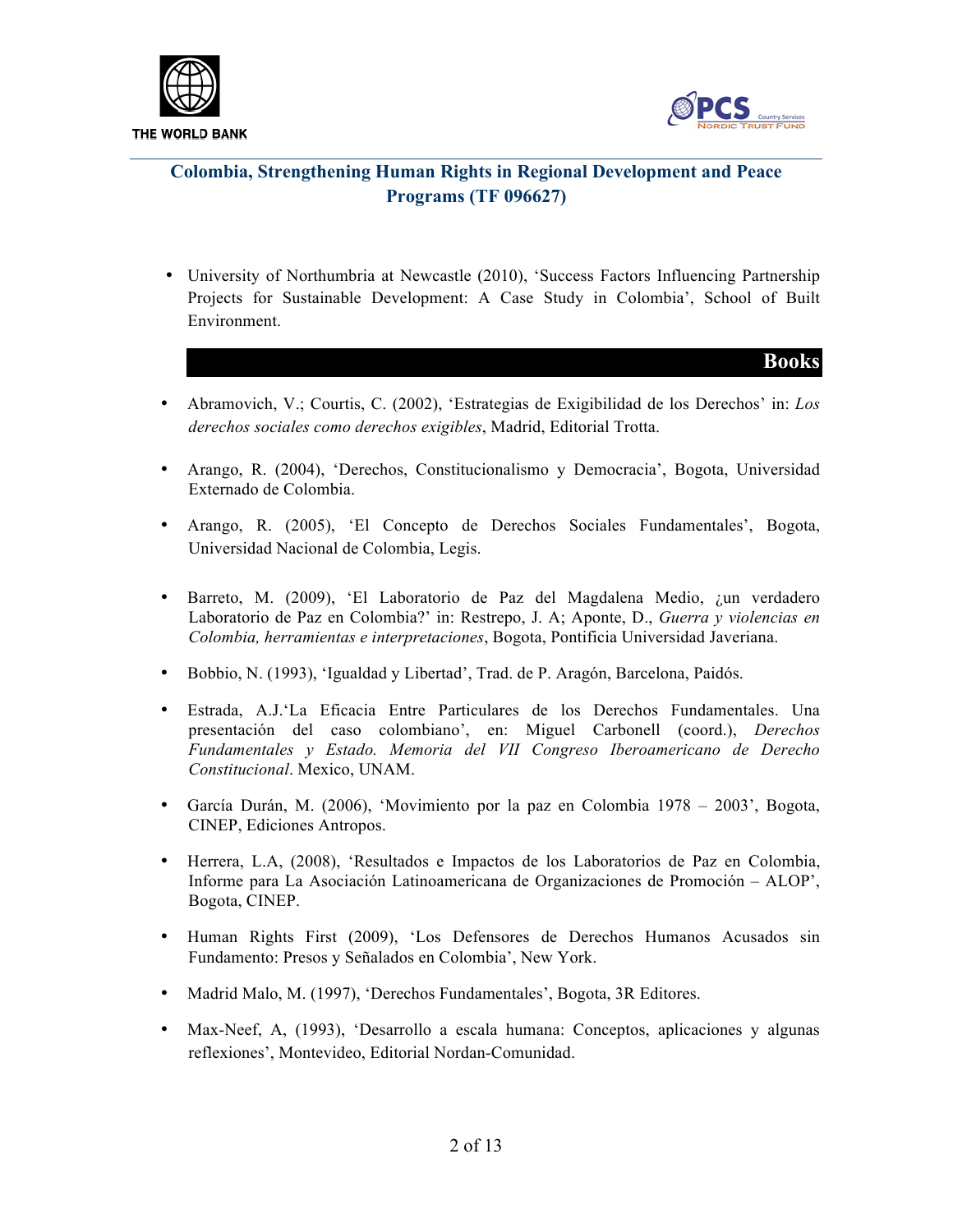

THE WORLD BANK



## **Colombia, Strengthening Human Rights in Regional Development and Peace Programs (TF 096627)**

- Papacchini, A (1997), 'Los Derechos Humanos, un Desafío a la Violencia', Bogota, Altamir Ediciones.
- Peet, R.; Hartwick, E. (2009), 'Theories of Development; Contentions, Arguments, Alternatives' New York, The Guilford press.
- Perez Luño, A. (1998), 'Los Derechos Fundamentales', Madrid, Tecnos (7th ed.).
- Saavedra, M.; Ojeda, D., (2006) 'Trabajo en Red: Imaginarios Conceptuales de Paz, Desarrollo y Región en los Programas de la de Redprodepaz', Bogota, CINEP.
- Sano, H. (2007), 'Does Human Rights-Based Development Make a Difference?' In: Salomon, M.; Tostensen, A.; Vandenhole, W. (eds) (2007), *Casting the net wider: human rights, development and new duty-bearers* Belgium, Intersentia. Chapter 4.
- Sen, A. (1999), 'Development as Freedom' New York, Anchor Books.
- Uprimny, R. (2002), 'Algunas Reflexiones sobre Responsabilidad por la Violación de Derechos Humanos en la Constitución'.
- Uprimny, R. (2006), 'Derechos Humanos y Derecho Internacional Humanitario, Modulo de autoformación', Bogota, Fundación Social.

#### **United Nations Documents**

- United Nations 'Declaration on the Right to Development' Adopted by General Assembly resolution 41/128 of 4 December 1986.
- United Nations Economic and Social Council, 'Economic, Social and Cultural Rights: Report of the Special Rapporteur on the right of everyone to the enjoyment of the highest attainable standard of physical and mental health, Paul Hunt', Sixty-second session of the Commission on Human Rights, U.N.Doc. E/CN.4/2006/48. (2006).
- United Nations General Assembly (GA) International Covenant on Civil and Political Rights (1996) resolution 2200 A (XXI).
- United Nations General Assembly (GA) International Covenant on Economic, Social and Cultural Rights (1966) resolution 2200 A (XXI).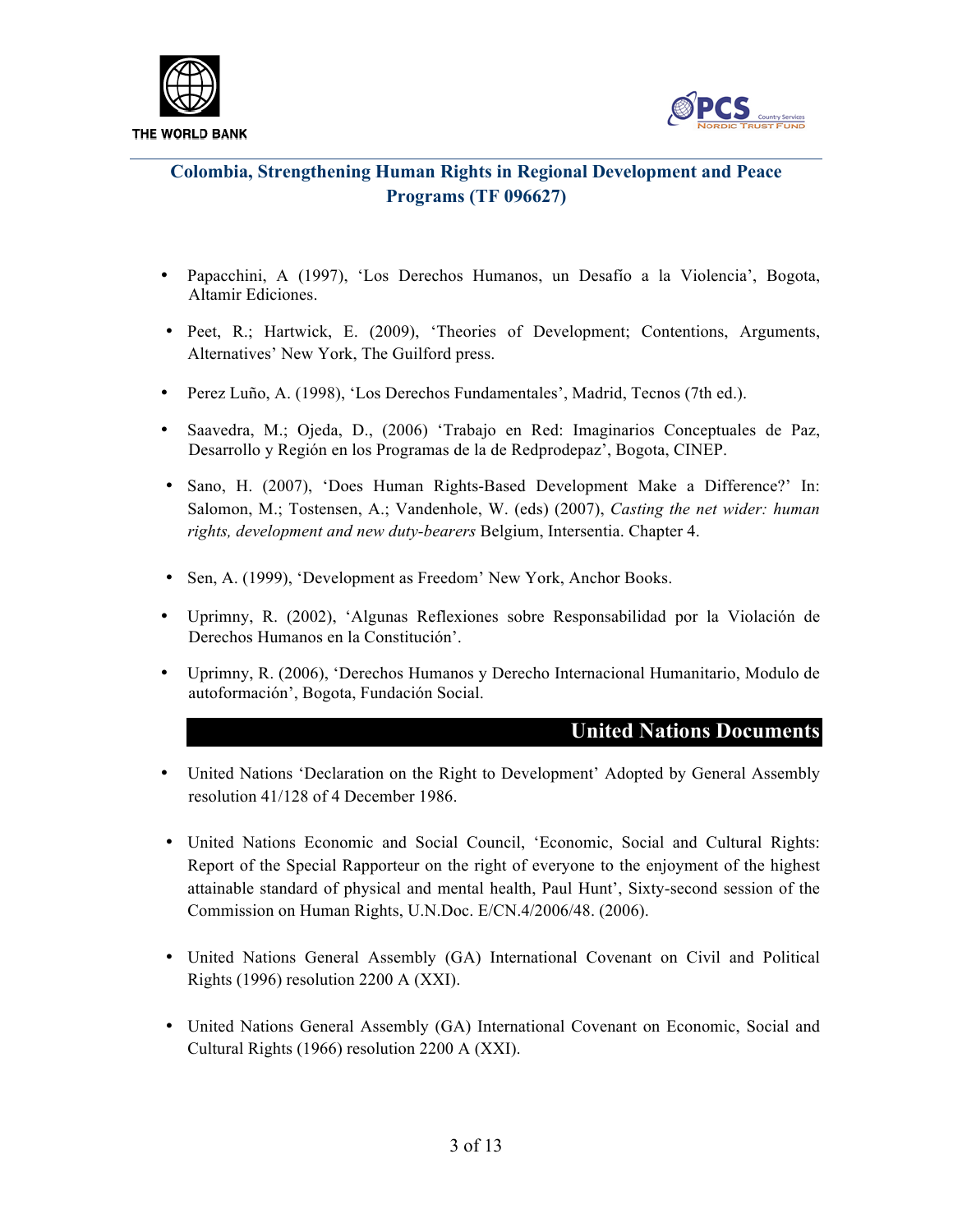



- United Nations General Assembly, 'Promotion and Protection of all Human Rights, Civil, Political, Economic, Social and Cultural Rights, Including the Right to Development', Seventh Session of Human Rights Council, U.N. Doc. A/HRC/7/11/Add.2 (2008).
- United Nations General Assembly, 'Report of the United Nations High Commissioner for Human Rights on the situation of human rights in Colombia', Sixteenth session of Human Rights Council, U.N. Doc. A/HRC/16/22 (2011).
- United Nations General Assembly, 'Right of everyone to the enjoyment of the highest attainable standard of physical and mental health', Sixty-second session, U.N.Doc. A/62/214 (2007).
- United Nations International Human Rights Instruments, 'Compilation of General Comments and Recommendations Adopted by Human Rights Treaty Bodies', Volume I, U.N.Doc. HRI/GEN/1/Rev.9 (Vol.I) (2008).
- United Nations International Human Rights Instruments, 'Report on Indicators for Monitoring Compliance with International Human Rights Instruments', Eighteenth meeting of chairpersons of the human rights treaty bodies, fifth inter-committee meeting of the human rights treaty bodies, U.N. Doc. HRI/MC/2006/7 (2006).
- United Nations International Human Rights Instruments, 'Report on Indicators for Promoting and Monitoring the Implementation of Human Rights', twentieth meeting of chairpersons of the human rights treaty bodies, U.N.Doc. HRI/MC/2008/3 (2008).
- United Nations, 'Rome Statute of the International Criminal Court (Article 8)' Approved on 17 July 1998 by the United Nations Diplomatic Conference of Plenipotentiaries on the Establishment of an International Criminal Court. U.N. doc. A/CONF.183/9.
- United Nations, 'The Universal Declaration of Human Rights' Adopted by General Assembly resolution 217 (III) of 10 December 1948.
- United Nations, 'Vienna Declaration and Programme of Action' Adopted on 25 June 1993 by the World Conference on Human Rights. U.N. doc. A/CONF.157/23 (1993).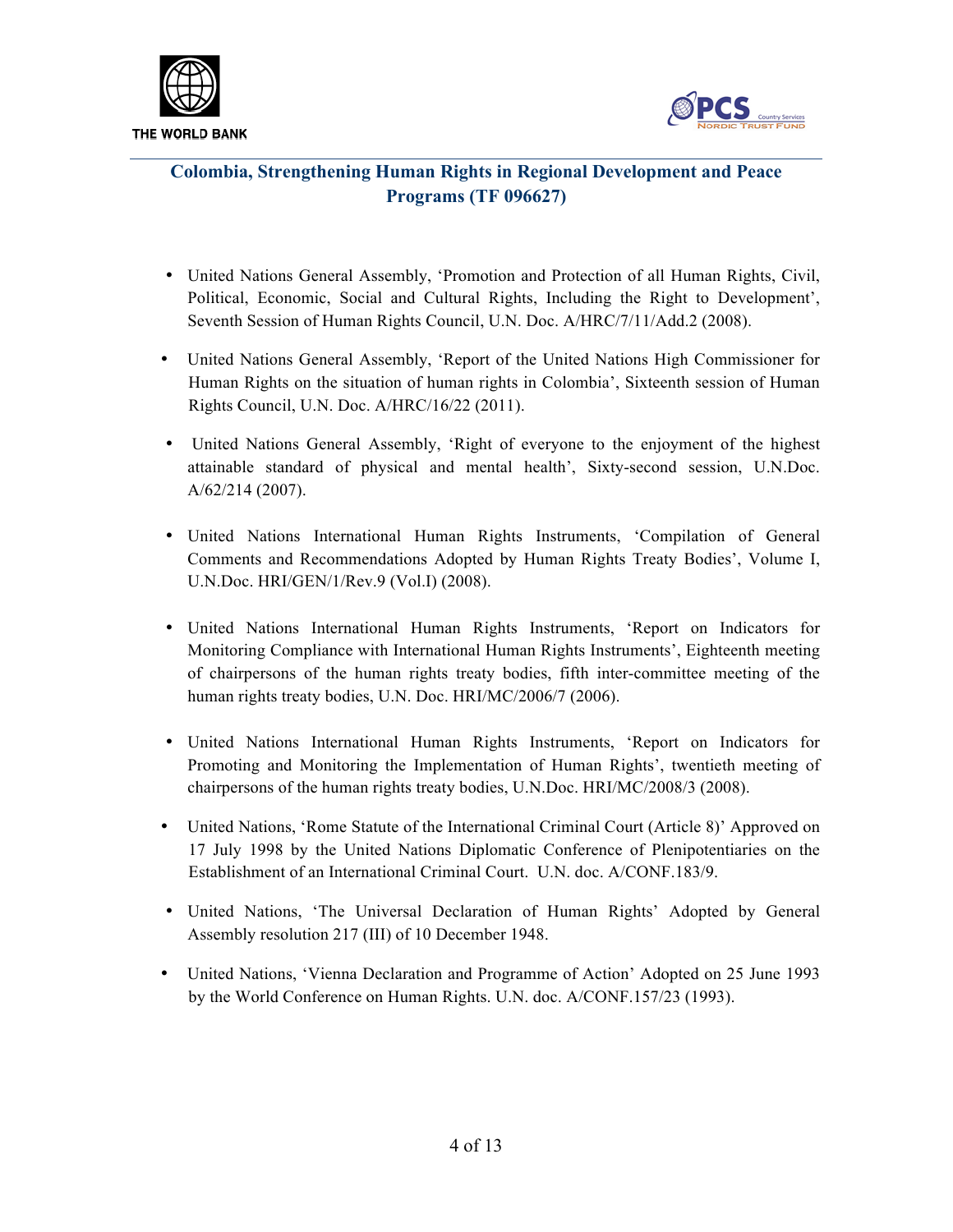



#### **Electronic documents**

- Acción Social (2010), 'Informe de seguimiento y monitoreo Semestre I de 2008' <http://gdp.informacionparalapaz.net/main.aspx?showinsamewindow=true> Accessed 30 October 2012.
- Acción Social, 'Estrategia de Cooperación Internacional del Gobierno 2007 -2010' <http://www.accionsocial.gov.co/contenido/contenido.aspx?catID=467&conID=313> Accessed 19 October 2010.
- Acción Social, 'Grupo Desarrollo y Paz, 2010, Informe Final de Gestión Proyecto PYD' <http://gdp.informacionparalapaz.net/main.aspx?showinsamewindow=true> Accessed 30 October 2012.
- Acción Social, 'Manual Operativo Financiación Adicional Proyecto Paz y Desarrollo'<http://gdp.informacionparalapaz.net/main.aspx?showinsamewindow=true> Accessed 12 October 2010.
- Acción Social, 'Número de hogares y personas incluidas en el Registro Único de población desplazada, según periodo, estadísticas población desplazada incluida en el RUPD' <http://www.accionsocial.gov.co/Estadisticas/SI\_266\_Informacion%20PAG%20WEB%20 %284-08-2010%29%20ver%202.htm> Accessed 19 October 2010.
- Agencia Colombiana de Cooperación Internacional -ACCI COMISION EUROPEA (2004), 'Plan Operativo Global del Segundo Laboratorio de Paz', Bogotá <http://cdim.esap.edu.co/BancoMedios/Documentos%20PDF/ii%20laboratorio%20de%20p az%20%E2%80%93%20patia%20%E2%80%93%20plan%20operativo%20global%20-  $\frac{1}{2020(108\%20p\%C3\%A1g\%20\%E2\%80\%93\%20762\%20kb).pdf > Accessed 26 June 2012.}$
- ASOPATIA,  $\bullet$  'Estatutos ASOPATIA' <http://www.laboratoriodepaz.org/publicaciones.php?id=28903> Accessed 19 October 2010.
- ASOPATIA, 'Memorias taller sistematización experiencia programa II Laboratorio de Paz – mirada desde la ECR ASOPATIA – CRIC El Bordo, 15 de Julio de 2008' <http://www.laboratoriodepaz.org/publicaciones.php?id=28908> Accessed 19 October 2010.
- Balbín, J. (2008), 'Metodología para la inclusión del enfoque de derechos en el desarrollo vía los planes', Medellín, Instituto Popular de Capacitación-IPC <http://www.derechoshumanosdf.org/portal/index.php?option=com\_content&view=article &id=83&Itemid=124> Accessed 20 June 2012.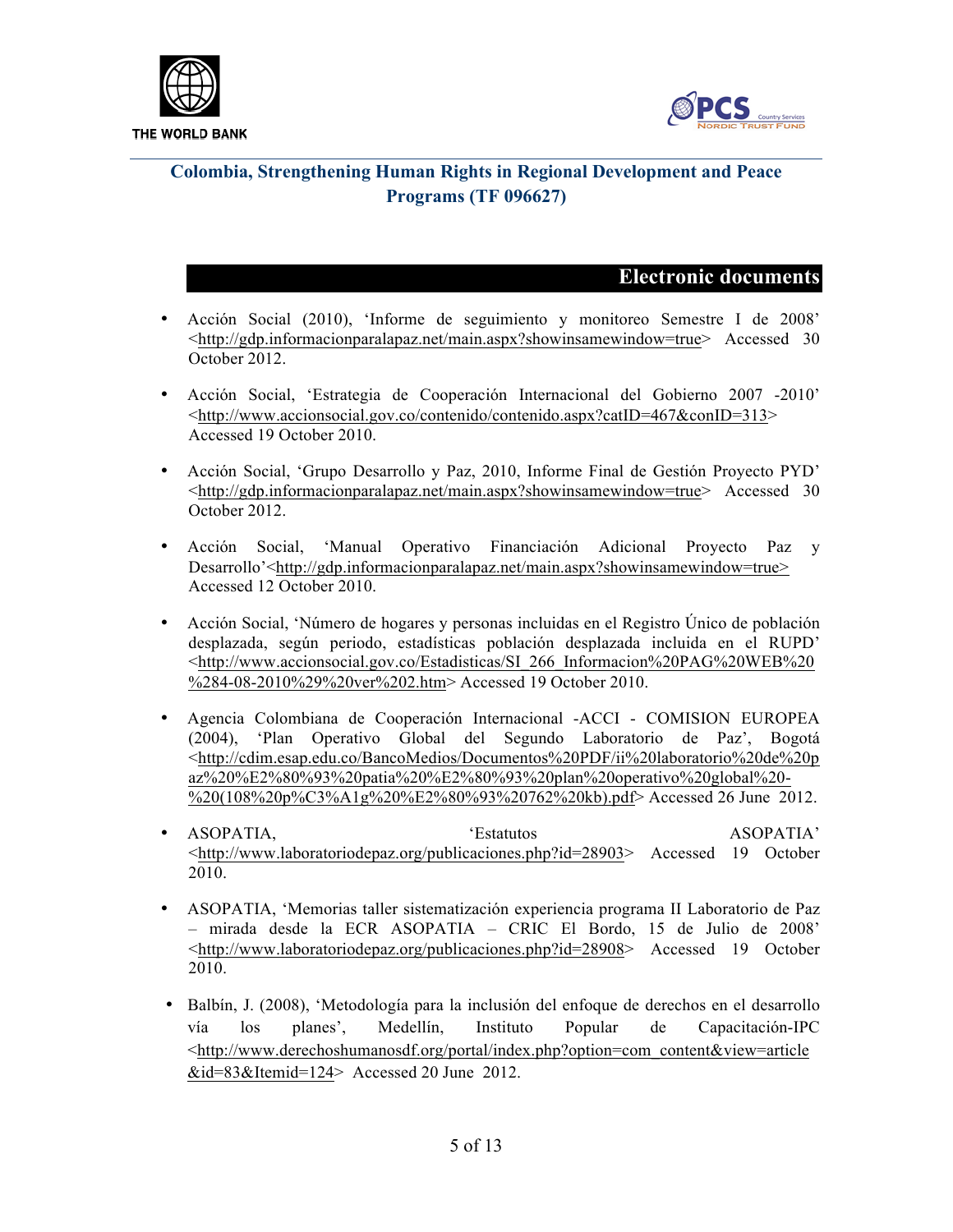



- Barón, L et al, (2010) Encuentro de acciones colectivas por la paz en el Suroccidente de Colombia. Estudio sobre buenas prácticas para el desarrollo de proyectos sociales de Vallenpaz, Recuperación de la Finca Tradicional en el Norte del Cauca. Vallenpaz, Cali (Valle), 2006, 103 pág. <http://www.vallenpaz.org.co/LinkClick.aspx?fileticket=mGRA5BUt17Q%3d&tabid  $=114$  Accessed 20 October 2010.
- Brodnig, G. (2005), 'The World Bank and Human Rights: Mission Impossible?', Policy Working Paper, Cambridge, MA, Carr Center for Human Rights <http://www.hks.harvard.edu/cchrp/Web%20Working%20Papers/BrodnigHR&WorldBank. pdf> Accessed 22 June 2012.
- Carreño, C.A. 'El derecho a la Educación en Colombia' <http://www.forolatino.org/flape/producciones/coleccion\_Flape/06Colombia\_Derecho.pdf> Accessed 10 August 2010.
- Consejo Regional Indígena del Cauca –CRIC 'Estructura Organizativa, Quienes Somos'<http://www.criccolombia.org/index.php?option=com\_content&view=article&id=1 9&Itemid=27> Accessed 20 October 2010.
- Corporación Desarrollo y Paz del Magdalena Medio- PDPMM (2010), Glosario <http://www.pdpmm.org.co/portal/Servicios/Glosario/tabid/79/topic/WikiHomePage/Defau lt.asx> Accessed 19 November 2010.
- Corporación Nueva Sociedad Región Nororiental de Colombia- CONSORNOC, 'Rincón Histórico' <http://201.245.175.10/consornoc/hermesoft/portalIG/home\_1/recursos/01\_general/conteni dos/16042009/rincon\_historico.jsp> Accessed 19 October 2010.
- De Roux, F., (2007) 'Hacia una Globalización Responsable en el Magdalena Medio', en *Sistematización de los procesos de desarrollo económico y social adelantados por el programa Desarrollo y paz del Magdalena Medio entre 1996 y 2006 PNUD - CDPMM*, Barrancabermeja, <http://www.pdpmm.org.co/portal/Documentos/DocumentosOPIyCEINDER/tabid/159/Def ault.aspx> Accessed 10 November 2010.
- Defensoría del Pueblo, 'El Derecho a la Educación en la Constitución, la Jurisprudencia y los Instrumentos Internacionales' <http://www.defensoria.org.co/red/anexos/publicaciones/derecho\_a\_la\_educacion\_ProSeD Her.pdf> Accessed 10 August 2010.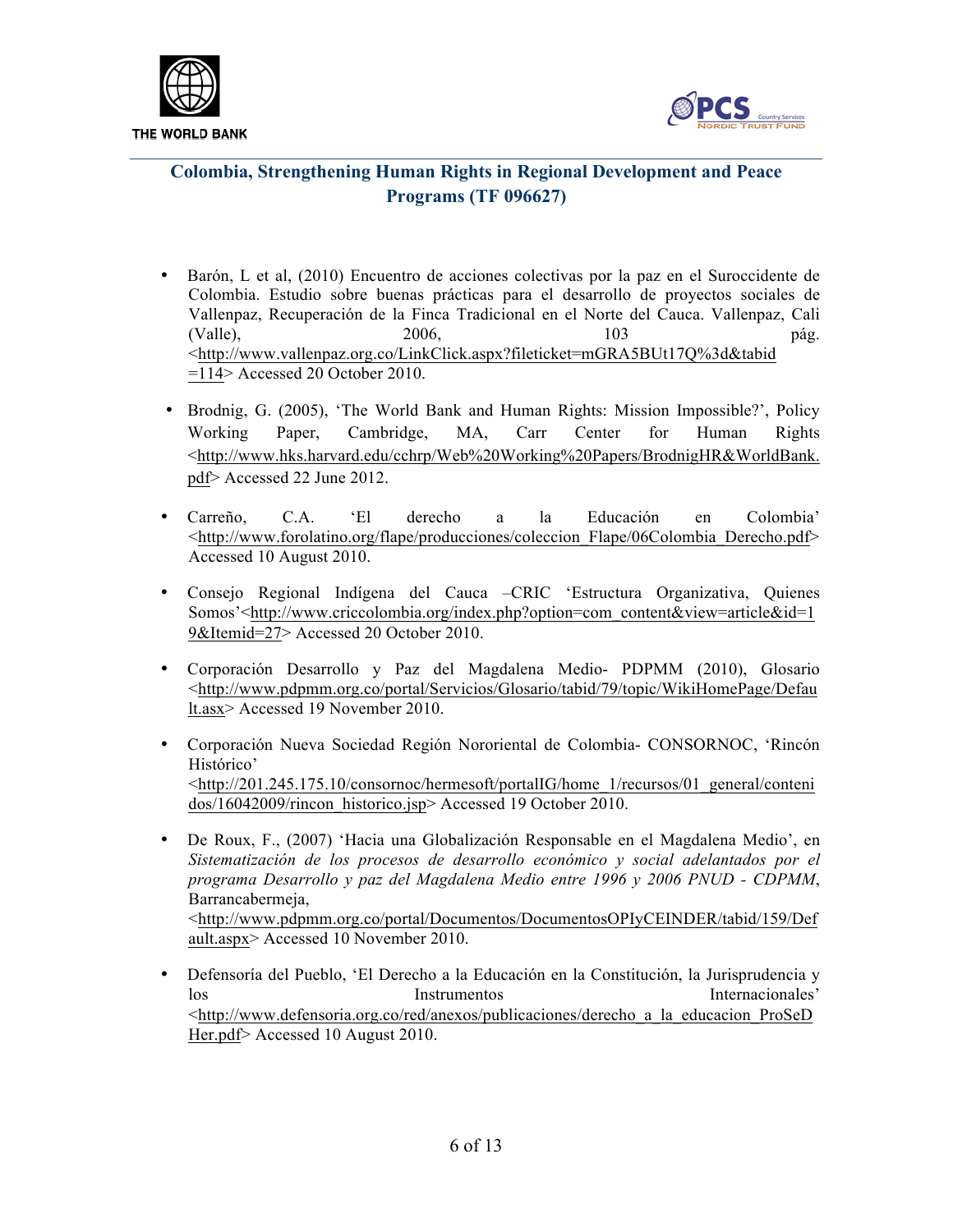



- Departamento Nacional de Planeación Nacional, 'Misión para el Empalme de las Series de Empleo, Pobreza y Desigualdad (MESEP) entrega series actualizadas al Gobierno Nacional' <http://www.dnp.gov.co/PortalWeb/LinkClick.aspx?fileticket=Kv%2BD8nUuuS8%3D&ta bid=337 > Accessed 10 August 2010.
- Departamento Nacional de Planeación, (2008) 'Boletines de Seguridad Democrática' <http://www.dnp.gov.co/PortalWeb/SaladePrensa/PublicacionesDNP/2008.aspx> Accessed 19 October 2010.
- Departamento Nacional de Planeación, ' Documento CONPES 3566 Concepto favorable a la nación para contratar un empréstito externo con la Banca Multilateral hasta por USD\$ 7.812.500 dólares o su equivalente en otras monedas, destinado a financiar la segunda fase del Programa Paz y Desarrollo, 2009', <http://www.dnp.gov.co/PortalWeb/CONPES/ConpesEcon%C3%B3micos/2009.aspx> Accessed 18 October 2010.
- Departamento Nacional de Planeación, 'Evaluación de Impacto de los Programas Paz y Desarrollo y Laboratorios de Paz: Línea de Base e Impactos Preliminares'. <http://sinergia.dnp.gov.co/portaldnp/default.aspx> Accessed 20 October 2010.
- Departamento Nacional de Planeación, 'Planes Nacionales de Desarrollo 2002 2006 y 2006 -2010' < http://www.dnp.gov.co/PortalWeb/PND.aspx> Accessed 18 October 2010.
- Donelly, J. (2009), 'Human Dignity and Human Rights', Swiss Initiative to Commemorate the 60th Anniversary of the UDHR <http://www.udhr60.ch/report/donnelly-HumanDignity 0609.pdf> Accessed 12 November 2010.
- Elizalde, A. et al., 'Desarrollo a Escala Humana', <http://www.neticoop.org.uy/IMG/pdf/DesEscalaHumana.pdf> Accessed 20 June 2012.
- Filmer-Wilson, E., (2005) 'The Human Rights-Based Approach to Development: The Right to Water', *Netherlands Quarterly of Human Rights*, Volume 23, Number 2, Netherlands Institute of Human Rights < http://www.crin.org/docs/right-to-water.pdf> Accessed 22 June 2012.
- Food and Agriculture Organization of the United Nations FAO (2009), 'The State of Food Insecurity in the World' Rome <http://www.fao.org/docrep/012/i0876e/i0876e00.htm> Accessed 25 June 2012.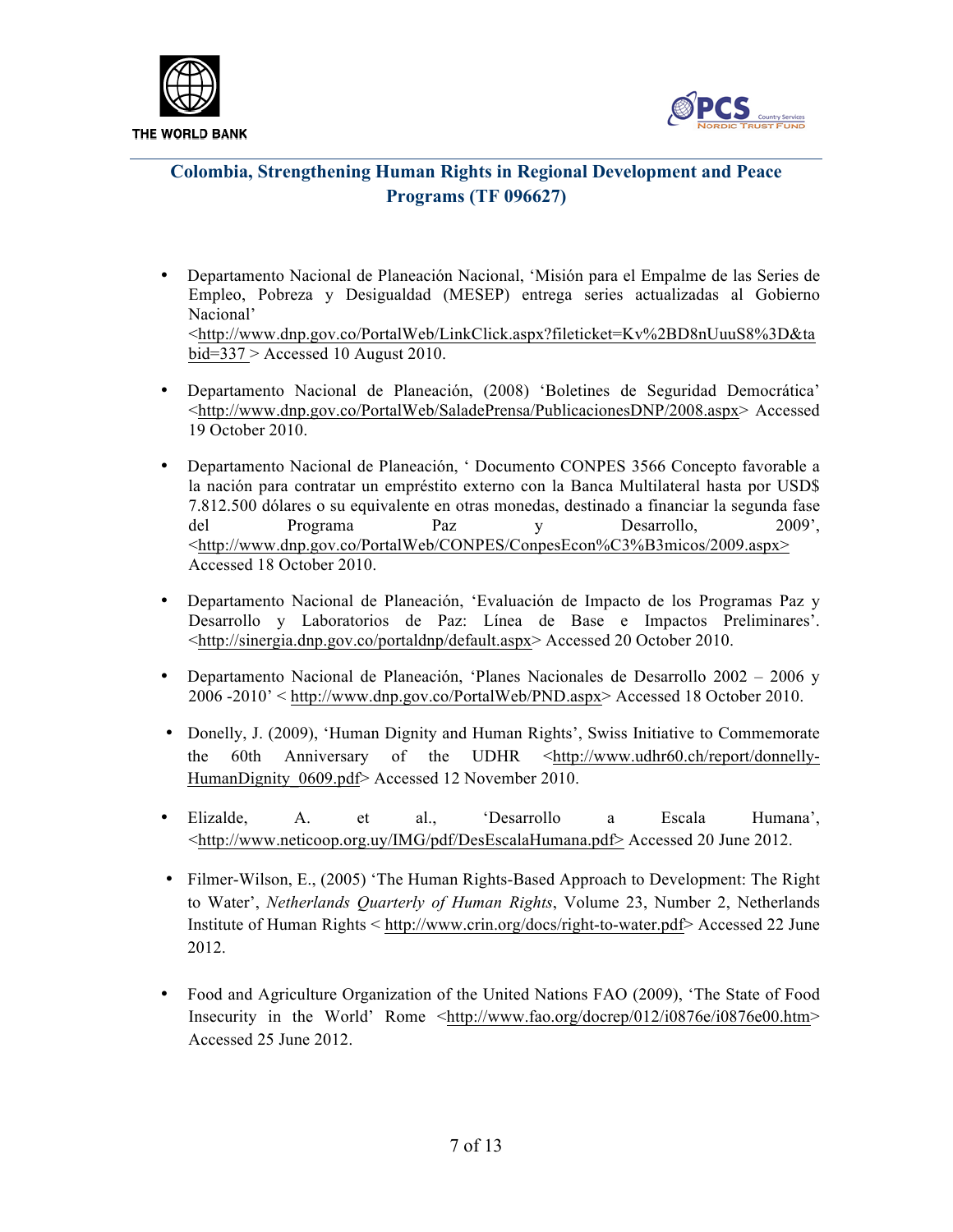



- Food and Agriculture Organization of the United Nations FAO, 'La Justiciabilidad del Derecho a la Alimentación en America Latina' <http://www.rlc.fao.org/iniciativa/pdf/WP10.pdf> Accessed 11 August 2010.
- Freestone, D.; Ingram, J. (2006), 'Human Rights and Development', Special Report, *8 Development Outreach,* World Bank Institute. P. 1-4 <http://siteresources.worldbank.org/EXTSITETOOLS/Resources/IngramDevtOutreach.pdf > Accessed 21 June 2012.
- Fundación Red Desarrollo y Paz de los Montes de María -FRDPMM, 'Recorrido Histórico'<http://www.fmontesdemaria.org/fundacion.asp# > Accessed 19 October 2010.
- Genugten, W. (Ed) (2003), 'Tilburg Guiding Principles on World Bank, IMF and Human Rights' in: *World Bank, IMF and Human Rights*, Nijmegen, Wolf Legal Publishers. P. 247- 255. <http://papers.ssrn.com/sol3/papers.cfm?abstract\_id=957195> Accessed 20 June 2012.
- Gready, P. (2008), 'Rights-based approaches to development: what is the value-added?' *Development in Practice,* Volume 18 Issue 6, London, Routledge. P. 135-747 <http://dx.doi.org/10.1080/09614520802386454> Accessed 20 June 2012.
- Hamm, B. (2001), 'A Human Rights Approach to Development' *Human Rights Quaterly,*  Volume 23 Number 4, The Johns Hopkins University Press. P. 1005-1031 < http://www.jstor.org/stable/4489369> Accessed 20 June 2012.
- Holla A. et al (2012) 'Citizens and Service Delivery: Assessing the Use of Social Accountability Approaches in the Human Development Sectors', Washington D.C., The World Bank < http://www.odi.org.uk/events/docs/4871.pdf> Accessed 17 June 2012.
- Human Rights Education Associates HREA (2007), 'Guide for Applying Indicators Within UN Human Rights-Based Programming' <http://www.hrbatoolkit.org/wpcontent/uploads/2011/02/HRBA\_Indicators\_Toolkit\_HREA.pdf> Accessed 19 June 2012.
- Hunt, P. (2007) 'The Millennium Development Goals and the Right to the Highest Attainable Standard of Health', Abuja, The MacArthur Foundation. <https://folio.iupui.edu/handle/10244/856> Accessed 21 June 2012.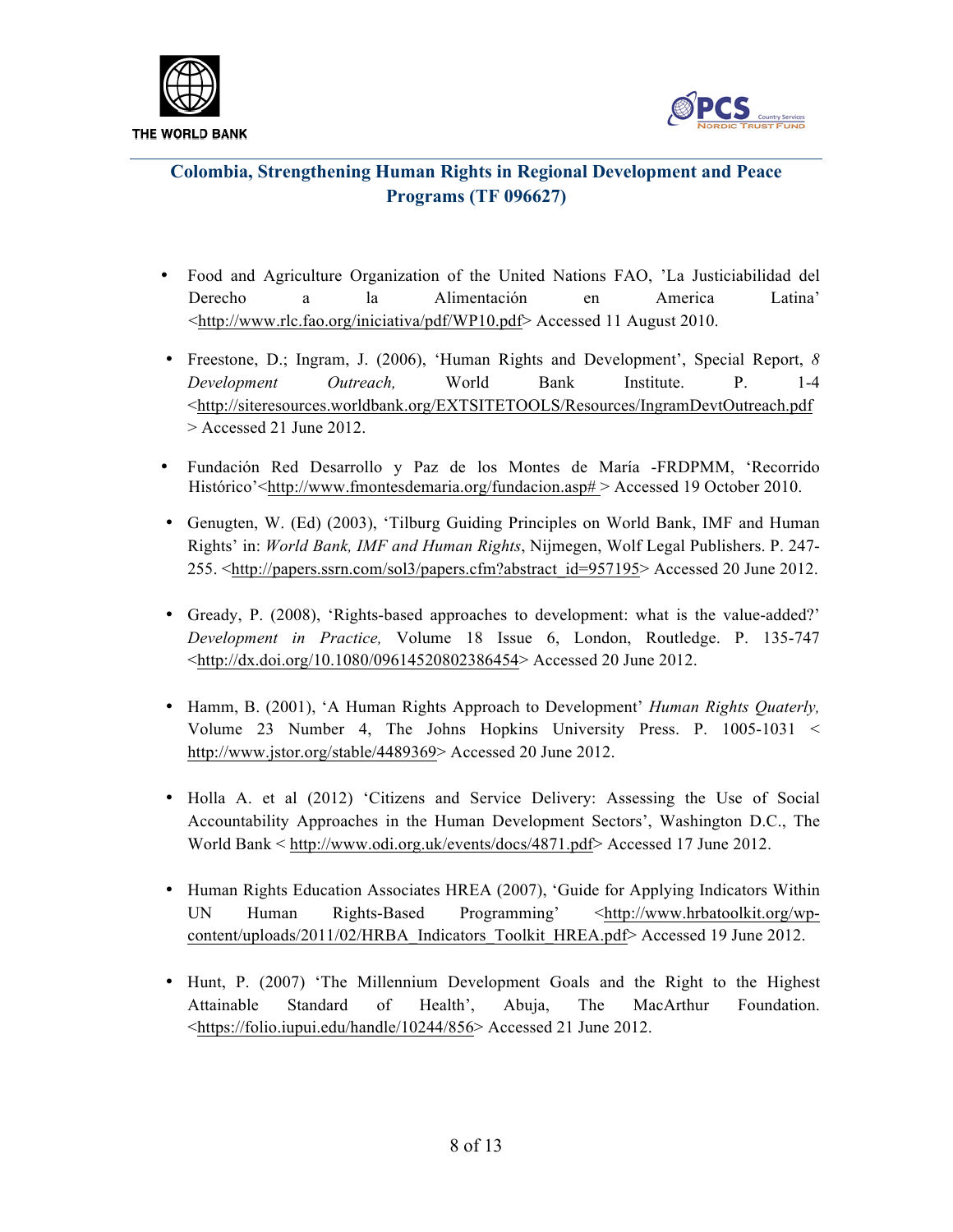



- Kaufman, D. (2006), 'Human Rights, Governance, and Development: An empirical perspective', Special Report, *Development Outreach,* World Bank Institute. P 15-20 <http://siteresources.worldbank.org/EXTSITETOOLS/Resources/KaufmannDevtOutreach. pdf> Accessed 21 June 2012.
- Kirkemann, J.; Martin, T. (2007) 'Applying a Rights-Based Approach: an Inspirational Guide for Civil Society', Copenhagen, The Danish Institute for Human Rights <http://www.humanrights.dk/files/pdf/Publikationer/applying%20a%20rights%20based%2 0approach.pdf> Accessed 18 June 2012.
- Langford, M. (2010), 'A Poverty of Rights: Six Ways to Fix the MDGs', *IDS Bulletin Journal compilation Institute of Development*, Volume 41 Number 1 Studies Published by Blackwell Publishing Ltd, Oxford <https://www.jus.uio.no/smr/english/people/aca/malcolml/Poverty%20of%20Rights.pdf> Accessed 19 June 2012.
- McInerney-Lankford, S.; Sano H. (2010), 'Human rights indicators in development: an introduction', Washington D.C., The World Bank <http://siteresources.worldbank.org/EXTLAWJUSTICE/Resources/HumanRightsWP10\_Fi nal.pdf?&resourceurlname=HumanRightsWP10\_Final.pdf> Accessed 22 June 2012.
- Ministry of Foreign Affairs of Denmark DANIDA (2006), 'The Promotion of Sexual and Reproductive Health and Rights', Copenhagen <http://ghana.um.dk/en/~/media/Ghana/Documents/Strategy%20for%20Denmarks%20supp ort%20to%20promotion%20of%20sexual%20and%20reproductive%20health.ashx> Accessed 20 June 2012.
- Ministry of Foreign Affairs of the Netherlands (2009), 'Seminar on Human Rights and the Millennium Development Goals', OBT, The Hague <http://waterwiki.net/images/e/e5/HRandMDGSSeminarReportDec2009.pdf> Accessed 22 June 2012.
- NYU Center for Human Rights and Global Justice (2003), 'Human Rights Perspectives on the Millennium Development Goals: Conference Report' <http://www.chrgj.org/images/NYUCHRGJMDGREPORT2003.pdf> Accessed 19 June 2012.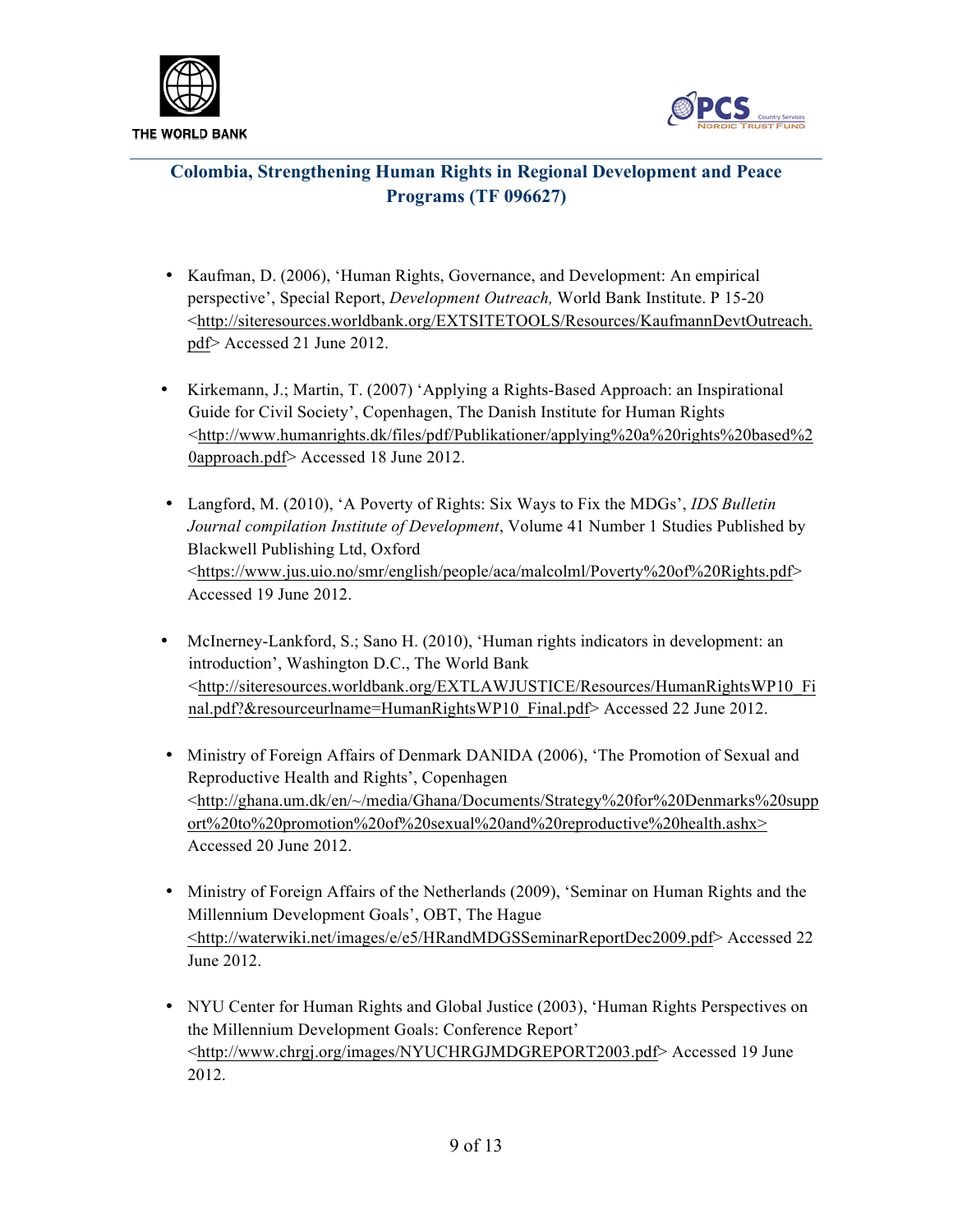



- O'Donnell, O. et al (2008) 'Measurement of Living Standards' in: *Analyzing Health Equity Using Household Survey Data A Guide to Techniques and Their Implementation*, Washington, World Bank Institute, Chapter 6 <http://siteresources.worldbank.org/INTPAH/Resources/Publications/459843- 1195594469249/HealthEquityCh6.pdf> Accessed 24 June 2012.
- Office of the High Commissioner for Human Rights & World Health Organization, 'The Right to Health; Fact Sheet no. 31' <http://www.ohchr.org/Documents/Publications/Factsheet31.pdf> Accessed 10 August 2010.
- Office of the High Commissioner for Human Rights (2010), 'What are Human rights?' <http://www.ohchr.org/en/issues/Pages/WhatareHumanRights.aspx>Accessed 25 June 2012.
- Office of the United Nations High Commissioner for Human Rights (2007), 'Good Governance Practices for the Protection of Human Rights' New York and Geneva <http://www.ohchr.org/Documents/Publications/GoodGovernance.pdf> Accessed 20 June 2012.
- Office of the United Nations High Commissioner for Human Rights (2002), 'Draft Guidelines: A Human Rights Approach to Poverty Reduction Strategies', Geneva, United Nations <http://www.fao.org/righttofood/KC/downloads/vl/docs/Human%20rights%20approach%2

0to%20poverty%20reduction%20strategies\_draft%20guidelines.pdf> Accessed 20 June 2012.

- Office of the United Nations High Commissioner for Human Rights Colombia (2001), 'Comunicado de Prensa sobre la Situación de los Defensores de Derechos Humanos' <http://www.hchr.org.co/publico/comunicados/2001/comunicados2001.php3?cod=25&cat= 18> Accessed 30 October 2010.
- Office of the United Nations High Commissioner for Human Rights Colombia (2007), 'Paz y Derechos Humanos' <http://www.hchr.org.co/publico/pronunciamientos/ponencias/ponencias.php3?co=102&cat =24> Accessed 10 November 2010.
- Oficina del Alto Comisionado para la Paz, 'Propuesta de Acuerdo base entre el Gobierno Nacional y el Ejército de Liberación Nacional' <http://www.altocomisionadoparalapaz.gov.co/web/noticias/2007/diciembre/documentos/D IC%20-07%20FOLLETO%20ACUERDOBASE.pdf> Accessed 19 October 2010.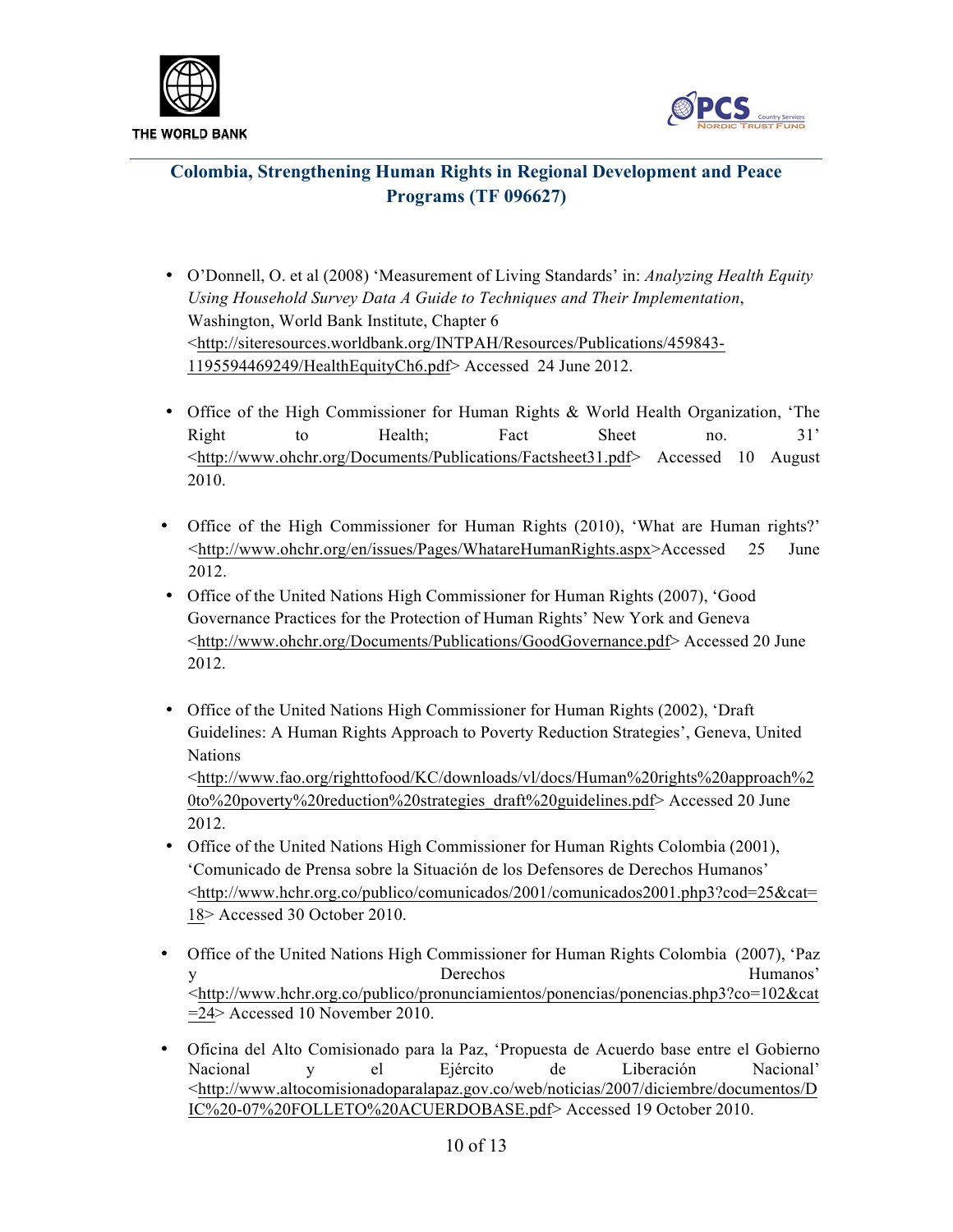



- Oxfam America & International Centre for Human Rights and Democratic Development (2010), 'Community-based human rights impact assessments: Practical lessons', Quebec <http://www.dd-rd.ca/site/\_PDF/publications/COBHRA\_Report\_en.pdf> Accessed 24 June 2012.
- Palacio, A. (2006), 'The Way Foward: Human Rights and the World Bank' Special Report, *Development Outreach,* World Bank Institute. P. 35-37 <http://go.worldbank.org/RR8FOU4RG0> Accessed 20 June 2012.
- Policía Nacional, Revista Criminalidad, 'Análisis y profundización' <http://www.policia.gov.co/portal/page/portal/UNIDADES\_POLICIALES/Direcciones\_tip o Operativas/Direccion de Investigacion Criminal/Documentacion/REVISTA%202004/E l%20Terrorismo%20An%E1lisis%20Criminol%F3gico.pdf> Accessed 19 October 2010.
- Redprodepaz, 'Declaración de los Programas Regionales de Desarrollo y Paz' <http://redprodepaz.org.co/index.php?option=com\_content&view=article&id=61&Itemid= 18> Accessed 20 October 2010.
- RedProdepaz, 'Nuestros Programas' <http://www.redprodepaz.org.co> Accessed 1 September 2010.
- Salomon, E. (2010), 'Why should it matter that others have more? Poverty, inequality, and the potential of international human rights law' London, LSE Law, Society and Economy Working Papers, London School of Economics and Political Science - Centre for the Study of Human Rights/Law Department <http://www.lse.ac.uk/collections/law/wps/WPS2010- 15 Salomon.pdf> Accessed 22 June 2012.
- Sarmiento, F. (2006), 'El Concepto de Paz dentro de la REDPRODEPAZ' <http://www.irenees.net/fr/fiches/notions/fiche-notions-183.html> Accessed 13 November 2010.
- The Danish Institute for Human Rights, 'Service Charters as a Mechanism to Promote Access to Justice' <http://www.humanrights.dk/files/Importerede%20filer/hr/pdf/Dokumenter%20til%20Nyh edsarkiv/Service%20Charter%20Zambia%20Discussion%20Note.pdf> Accessed 27 June 2012.
- The World Bank (2010), 'The South-South Opportunity' *Development Outreach,* World Bank Institute.

<http://wbi.worldbank.org/wbi/devoutreach/2010/october0?cid=ISG\_E\_WBWeeklyUpdate \_NL> Accessed 20 June 2012.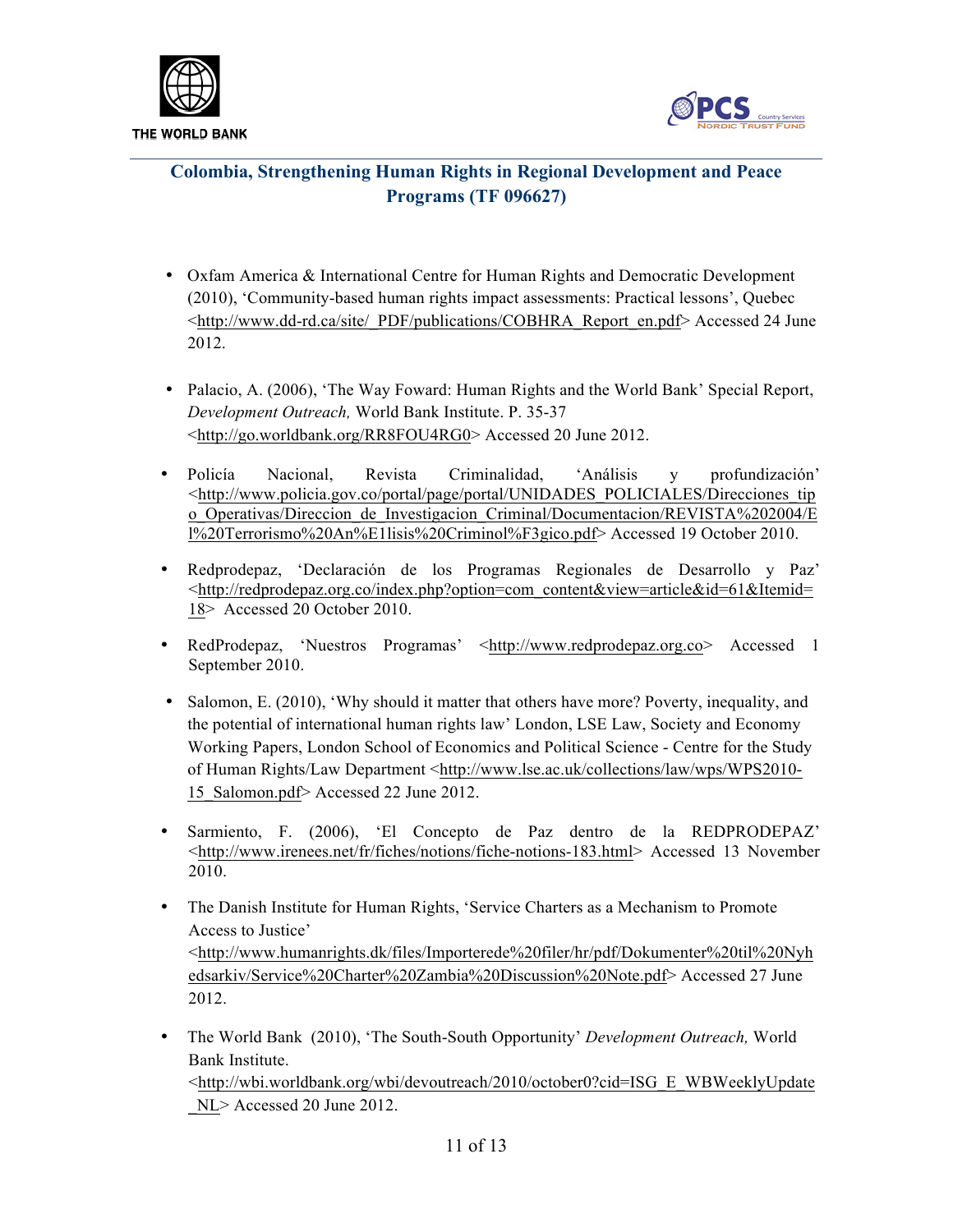



- The World Bank (1998), 'Development and human rights: the role of the World Bank', Washington D.C. <http://www.fao.org/righttofood/kc/downloads/vl/docs/HR%20and%20devlopment\_the%2 0role%20of%20the%20WB.pdf> Accessed 22 June 2012.
- The World Bank (2003), 'Measuring living standards: household consumption and wealth indices', Quantitative Techniques for Health Equity Analysis-Technical Note 4, Washington D.C. <http://siteresources.worldbank.org/INTPAH/Resources/Publications/Quantitative-Techniques/health\_eq\_tn04.pdf> Accessed 24 June 2012.
- The World Bank, 'Colombia; Reseña de País" <http://web.worldbank.org/WBSITE/EXTERNAL/BANCOMUNDIAL/EXTSPPAISES/L ACINSPANISHEXT/COLUMBIAINSPANISHEXTN/0,,contentMDK:22301196~pagePK: 1497618~piPK:217854~theSitePK:455460,00.html#overview> Accessed 10 October 2010.
- The World Bank, 'Datos Colombia'<http://datos.bancomundial.org/pais/colombia> Accessed 10 October 2010.
- The World Bank, 'The Nordic Trust Fund- A Knowledge and Learning Program for World Bank Staff on Human Rights' <http://web.worldbank.org/WBSITE/EXTERNAL/PROJECTS/0,,contentMDK:22312165~ pagePK:41367~piPK:51533~theSitePK:40941,00.html > Accessed 22 October 2010.
- The World Bank, 'World Development Report 2006: Equity and Development', <http://siteresources.worldbank.org/INTWDR2006/Resources/WDR\_on\_Equity\_FinalOutli ne\_July\_public.pdf> Accessed 25 June 2012.
- The World Bank, 'World Development Report 2011: Conflict, Security, and Development' <http://wdr2011.worldbank.org/sites/default/files/pdfs/WDR2011\_Full\_Text.pdf> Accessed 25 June 2012.
- UK Aid from the Department for International Development DFID (2010), 'Building Peaceful States and Societies', London <http://euid.eusa.ed.ac.uk/DFID%20resource%20building%20peaceful%20states.pdf> Accessed 15 June 2012.
- United Nations Children's Fund UNICEF (2004), 'Annex B. Human rights-based approach: statement of common understanding' in: *The State of the World's Children Report 2004* <http://www.unicef.org/sowc04/files/AnnexB.pdf> Accessed 26 June 2012.